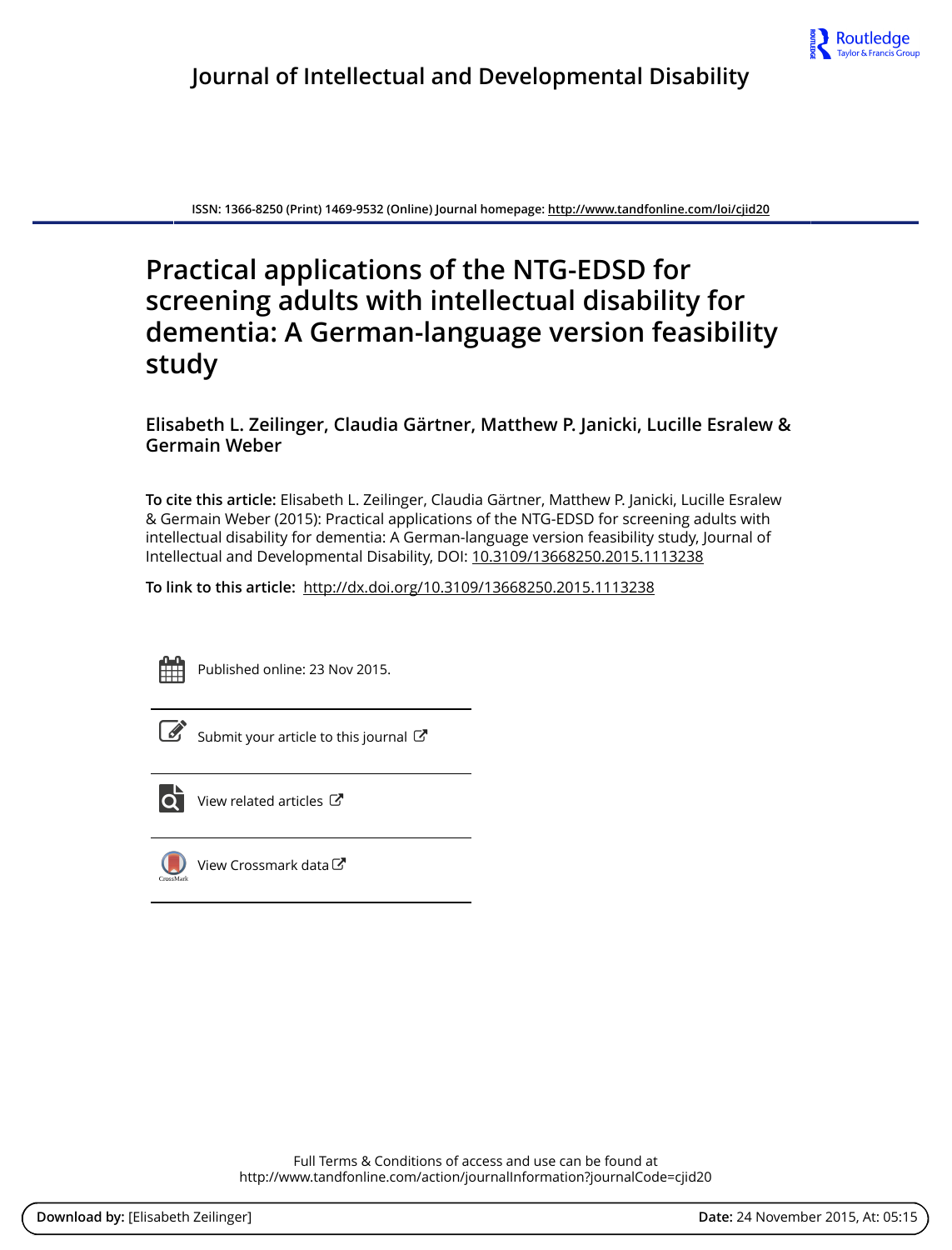#### <span id="page-1-0"></span>ORIGINAL ARTICLE



# Practical applications of the NTG-EDSD for screening adults with intellectual disability for dementia: A German-language version feasibility study

Elisabeth L. Zeilinger<sup>a</sup>, Claudia Gärtner<sup>b</sup>, Matthew P. Janicki<sup>c</sup>, Lucille Esralew<sup>d</sup> and Germain Weber<sup>e</sup>

<sup>a</sup>Faculty of Psychology, University of Vienna, Vienna, Austria; <sup>b</sup>Theodor Fliedner Stiftung, Mülheim an der Ruhr, Germany; <sup>c</sup>University of Illinois at Chicago, RRTC ADD, Chicago, IL, USA; <sup>d</sup>SCCAT & S-COPE, Trinitas Regional Medical Center, Elizabeth, NJ, USA; <sup>e</sup>Faculty of Psychology, University of Vienna, Vienna, Austria

#### **ABSTRACT**

Background In this study, we evaluated the feasibility of using the German-language version of a recently developed screening tool for dementia for persons with intellectual disability (ID): the National Task Group – Early Detection Screen for Dementia (NTG-EDSD).

Method Some 221 paid carers of ageing persons with ID were asked to use the NTG-EDSD and report back on its utility and on 4 feasibility dimensions, and to provide detailed feedback on aspects deemed critical or missing.

Results All feasibility dimensions were rated good to very good, and 80% of respondents found the NTG-EDSD useful or very useful for the early detection of dementia. This highlights a high acceptability of this instrument by the main target group.

Conclusions The positive feasibility evaluation of the NTG-EDSD indicates the usability and adequacy of this instrument for application of early detection of dementia in persons with ID.

#### **KEYWORDS**

assessment; dementia; feasibility; intellectual disability; NTG-EDSD; screening

# Introduction

Life expectancy for persons with intellectual disability (ID) has increased considerably during the last few decades. This increase is significantly larger when compared to the one for the general population (Bittles et al., [2002;](#page-7-0) Carter & Jancar, [1983;](#page-7-0) Janicki, Dalton, Henderson, & Davidson, [1999](#page-8-0); Patja, Iivanainen, Vesala, Oksanen, & Ruoppila, [2000;](#page-8-0) Strauss & Eyman, [1996](#page-8-0)). Therefore, dementia becomes a more prominent later-age health risk for persons with ID (Perkins & Moran, [2010;](#page-8-0) Strydom et al., [2010\)](#page-8-0), but the assessment of the disorder in this population is still a matter of debate (Strydom & Hassiotis, [2003;](#page-8-0) Zeilinger, Stiehl, & Weber, [2013](#page-8-0)). In this study we evaluated the feasibility of the German-language version of a recently developed screening tool for dementia for persons with ID, the National Task Group – Early Detection Screen for Dementia (NTG-EDSD; Esralew et al., [2013;](#page-7-0) National Task Group on Intellectual Disabilities and Dementia Practices  $[NTG]$ , [2013](#page-8-0)).<sup>1</sup>

Persons with ID by definition have a limitation in intellectual functioning (IQ < 70) and in social-adaptive behaviour, both of which originate in the developmental phase (Schalock et al., [2012](#page-8-0)). Due to these preexisting limitations, instruments for assessing dementia used in the general population are mostly not suitable for persons with ID (Deb & Braganza, [1999](#page-7-0)). These instruments are based on the assumption of a statistically average premorbid cognitive functioning. Yet this assumption is not met by persons with ID, which makes early detection especially hard but nonetheless important for delivering early interventions. Furthermore, dementia can have a different clinical presentation in persons with ID than for those in the general population; for example, behavioural or personality changes generally occur more frequently and earlier in the course of the disorder (Ball et al., [2006;](#page-7-0) Janicki, Henderson, & Rubin, [2008;](#page-8-0) Strydom et al., [2010\)](#page-8-0).

Dementia is one of the most prominent neuropsychological disorders related to ageing and contributes heavily to compromising the years lived with disability in the general population (World Health Organization, [2003\)](#page-8-0). It is estimated that about 24 million people around the globe are affected by dementia, and this number is expected to double every 20 years through to 2070 (Ferri et al., [2005](#page-7-0)). Persons with ID have the same or even a higher risk of developing dementia (Janicki & Dalton, [2000;](#page-8-0) Strydom et al., [2010;](#page-8-0) Zigman et al., [2004\)](#page-8-0). Yet, in some subgroups, especially in persons with Down syndrome, dementia is far more frequent and is known to have an earlier onset than for those in the general population (Holland, [1999;](#page-8-0) Janicki et al., [2008;](#page-8-0) Strydom et al., [2010\)](#page-8-0). Thus, dementia and its early assessment are of great importance in persons with ID, as their life expectancy is increasing.

<sup>© 2015</sup> Australasian Society for Intellectual Disability, Inc. CONTACT Elisabeth L. Zeilinger [elisabeth.zeilinger@univie.ac.at](mailto:elisabeth.zeilinger@univie.ac.at)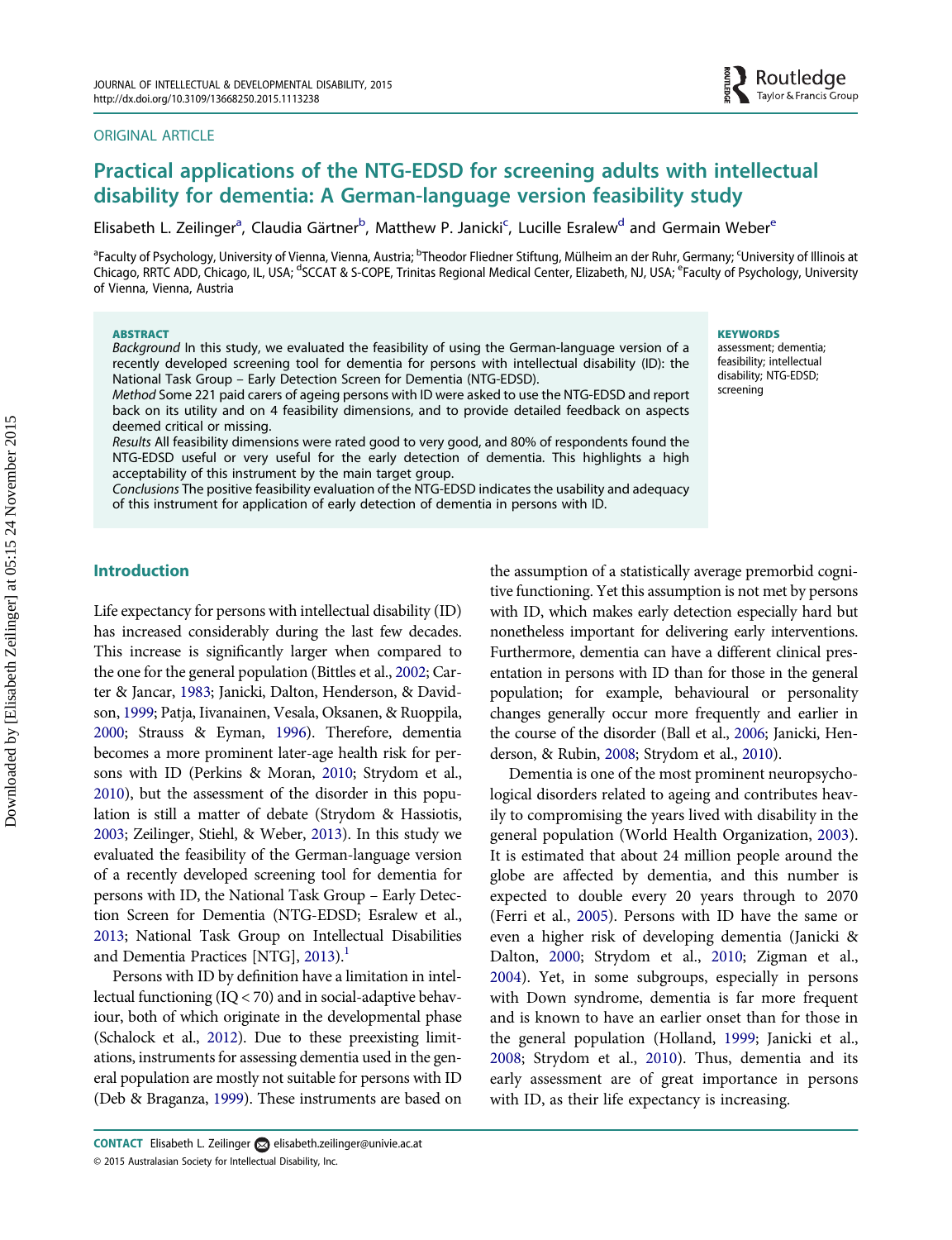<span id="page-2-0"></span>Numerous ID-specific tools for the assessment of dementia exist (Zeilinger et al., [2013](#page-8-0)), but a consensusbased instrument for screening purposes has not yet been established. As the premorbid level of intellectual functioning differs widely among persons with ID, applying the same test to all persons with ID and interpreting it according to norm values is not recommended. A recommended approach is to establish an individual baseline assessment for persons who are at risk of developing dementia prior to the onset of the disorder. Periodic reassessments compared to the baseline on an individual level can yield indicators of symptoms of dementia (Aylward, Burt, Thorpe, Lai, & Dalton, [1997](#page-7-0); Deb & McHugh, [2010;](#page-7-0) Kalsy & Oliver, [2005\)](#page-8-0).

The NTG-EDSD used in this study was developed following these recommendations. Developed by a large panel of experts, translated in various languages, it was posited to be a starting point to establish a long-needed common assessment procedure for dementia in persons with ID. As the NTG-EDSD is intended to be completed by carers, it is deemed necessary that this group finds the instrument acceptable and feasible to use. Determining the applicability and feasibility of the NTG-EDSD for use by paid carers and proposing changes to strengthen the instrument's usability was the main aim of this study.

#### Methods

#### **Participants**

The total sample consisted of [2](#page-7-0)21 paid carers<sup>2</sup> providing direct support to persons with ID, including 173 carers from Austria and 48 from Germany (77.7% women). A total of 95.5% had German as their mother tongue. Ages ranged from 19 to 65 years, with a median (*Mdn*) of 37 and an interquartile range (IQR) of 20. Years of experience in working with persons with ID ranged from 0.5 to 30 years ( $Mdn = 8$ , IQR = 10.08). The carers knew the person with ID for whom they completed the NTG-EDSD for a minimum of 0.5 and a maximum of 26 years ( $Mdn = 4.75$ , IQR = 6.91). They worked with the respective person a minimum of 0.25 and a maximum of 60 hours per week ( $Mdn = 20$ , IQR = 20). Nearly two thirds of the sample (66.4%) had experience in working with persons with dementia, and 69% indicated that they had very little or no experience in completing screening instruments like the NTG-EDSD.

### **Materials**

#### NTG-EDSD

The NTG-EDSD is an informant-based administrative rating tool for assessing changes in cognitive and

adaptive functioning associated with dementia in persons with ID. It is not meant to provide a diagnosis or be used as a clinical screening. It was developed in a thorough procedure by a large panel of experts (Esralew et al., [2013;](#page-7-0) NTG, [2013](#page-8-0)) and was intended to complement screening requirements for the general population under the National Plan to Address Alzheimer's Disease in the United States (U.S. Department of Health and Human Services,  $2012$ ).<sup>[3](#page-7-0)</sup> The NTG-EDSD can be downloaded cost free from [http://aadmd.org/ntg/](http://aadmd.org/ntg/screening) [screening](http://aadmd.org/ntg/screening). Available language versions of the NTG-EDSD include Dutch, English, French, Greek, Italian, Japanese, Spanish, and the German version developed in this study.

The NTG-EDSD consists of five sections: (a) demographic data; (b) general health and function items; (c) an adaptation of the Dementia Screening Questionnaire and Interview for Intellectual Disabilities (DSQIID; Deb, Hare, Prior, & Bhaumik, [2007](#page-7-0)); (d) an adaptation of the University of Illinois at Chicago's Longitudinal Health and Intellectual Disability Survey (Rimmer & Hsieh, [2012\)](#page-8-0), which is composed of a listing of a variety of chronic health conditions; and (e) further information, which consists of an item on medication, a place for further remarks, information on next steps/recommendations, and information on form completion.

#### Feasibility questionnaire

A questionnaire for assessing the feasibility of the NTG-EDSD was especially developed for this study. It contained three parts. The first part included basic information about the respondent and about their relationship with the person with ID for whom they completed the NTG-EDSD. The second part comprised the items of the feasibility scale. In the third part respondents were asked about general aspects related to the completion of the NTG-EDSD, including the time needed for completing the instrument, sources of information used, how many questions in the NTG-EDSD they skipped, and about their opinion on the general usefulness of the instrument. Additionally, they were asked to rate on a 5-point Likert scale  $(1 = not at all; 5 = very$ much) whether using the NTG-EDSD in their organisation on a routine basis was, on the one hand, meaningful and, on the other hand, possible from an organisational perspective.

The dimensions and items of the feasibility questionnaire were chosen based on two feasibility theories (Andrews, Peters, & Teesson, [1994;](#page-7-0) Slade, Thornicroft, & Glover, [1999](#page-8-0)) and the feasibility dimensions listed in the Characteristics of Assessment Instruments for Psychiatric Disorders in Persons with Intellectual Developmental Disorders (CAPs-IDD; Zeilinger, Nader,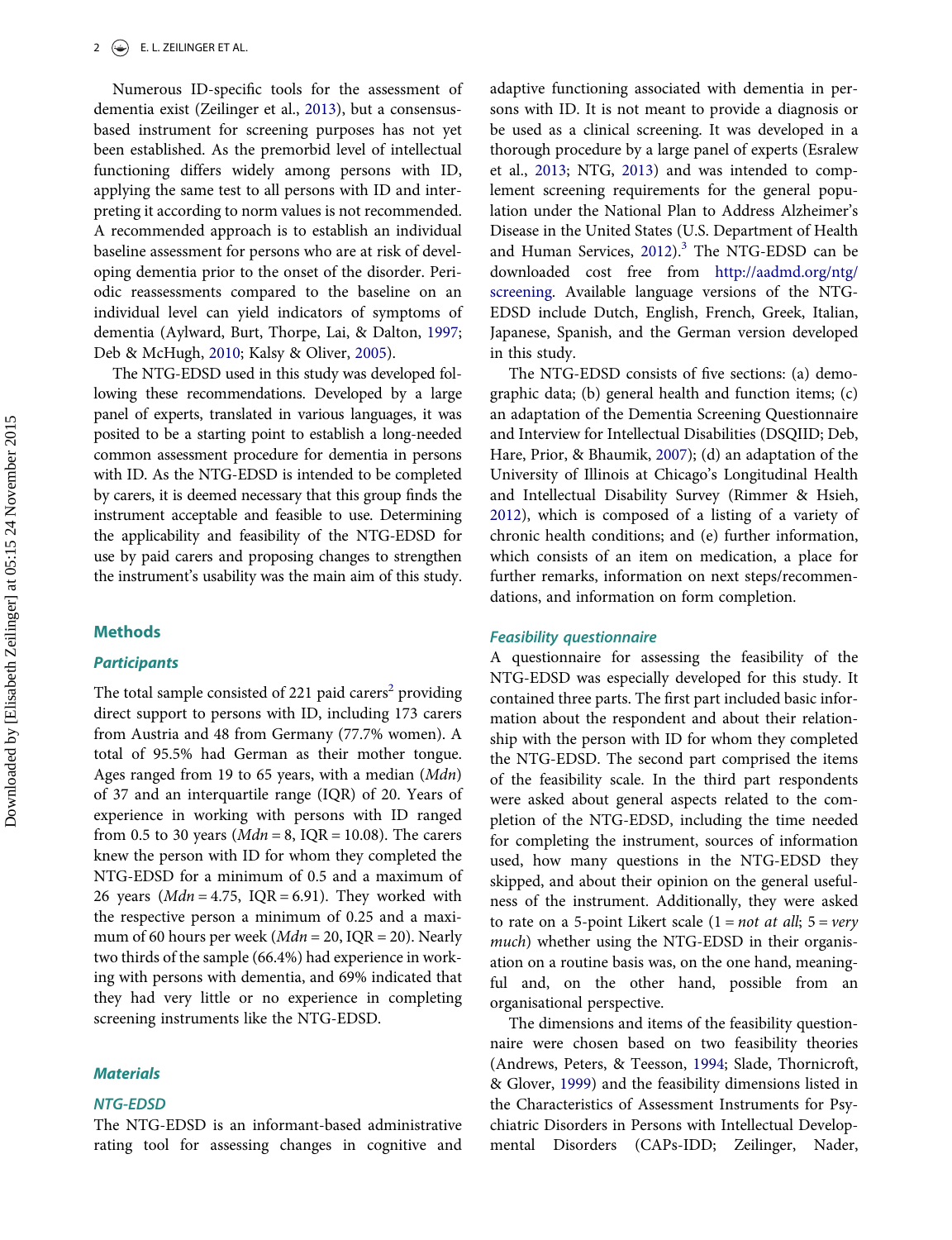<span id="page-3-0"></span>In order to keep the questionnaire short and userfriendly, but collect the most relevant information, freetext remarks could be given to some, but not all, feasibility items (see [Table 1](#page-4-0)). Those items deemed as the most important ones to ameliorate the NTG-EDSD were chosen for further remarks. Respondents could specify the section(s) and question(s) in the NTG-EDSD their rating related to, and/or include free-text comments.

## Procedure

#### Translation of the NTG-EDSD

A parallel-blind technique followed by a back-translation method was used (Behling & Law, [2005](#page-7-0)) to translate the NTG-EDSD from English into German. Six experts in intellectual disability, clinical psychology, and/or patient care were involved: four persons from Austria, one from Germany, and one from the United States. The translation process followed three steps. First, three persons independently translated the NTG-EDSD from English into German. Second, a bilingual expert performed a back translation to English. Translation discrepancies were discussed and resolved conjointly. Finally, two additional persons checked the translation independently, and a final version was produced in cooperation with the original translators.

#### Data collection

Data were collected from May to August 2013 in all nine provinces of Austria and two provinces of Germany. In Austria, 38 umbrella organisations providing residential facilities for persons with ID were invited to collaborate. Of these 38, 31 (82%) umbrella organisations with over 60 different residential facilities participated in the study. In Germany, data collection was embedded into an ongoing project on ID and dementia. The project took place in three large residential facilities for persons with ID, two of them in North Rhine-Westphalia and one in Saxony.

Participating residential facilities asked their direct support staff to autonomously act as respondents of the study. The research team had no influence on the selection of respondents. As it was up to the organisation to nominate carers to fill out the forms, no response rate can be given on the respondent level. In total, 221 questionnaires, 173 (78.3%) from Austria and 48 (21.7%) from Germany, were returned.

Participants first completed the NTG-EDSD for one ageing person with ID whom they had known for at least six months. Afterwards, participants completed the feasibility questionnaire in order to evaluate the NTG-EDSD. The feasibility questionnaires were returned either by email or by postal mail. To maintain confidentiality, the NTG-EDSD was not returned, but remained in the respective facilities. This was required so as to guarantee total anonymity to the persons with ID.

Although no formal ethical approval was obtained for this study, it was conducted in accordance with the ethical standards of the American Psychological Association (APA) in the following ways. First, the researchers provided participating facilities with information sheets, which were handed out to interested carers. In these information sheets, we described the study's goal, background, and procedure. We also explained that participation was voluntary, that participants' data would be stored securely and anonymously, and that they could contact the project coordinator at any time. Second, informed consent from participating carers was gathered verbally (in person or via telephone) or via email. The study design precluded obtaining consent from the adults with ID, as only the anonymised data about the participating carers as well as their opinions about the feasibility of completing the NTG-EDSD were relevant for this study. So that we did not compromise the anonymity of the adults with ID, we did not collect the data that appeared on the NTG-EDSD, as the adults reported on could have been identified by select characteristics.

#### Data analysis

Most data (including demographic data, the single items of the feasibility questionnaire, and some details on the completion of the feasibility questionnaire) were not normally distributed and/or contained outliers. Therefore median values (Mdn) and interquartile range (IQR) were used for examining those data. Mean values were used for examining feasibility scales, and Cronbach's alpha was applied for computing internal consistency. To examine the influence of carers' prior experience with dementia and screening tools on the feasibility ratings, Spearman rank correlations  $(r<sub>s</sub>)$  were used. We followed the recommendation of Cohen [\(1988](#page-7-0)) in interpreting the results.

Initially, latent Dirichlet allocation (LDA; Blei, Ng, & Jordan, [2003\)](#page-7-0), a generative probabilistic model, was used to group free-text comments by estimated topics. Due to sparse data, estimated distribution of topics was unstable and could not be reliably used for further examination. Therefore, instead of using LDA, free-text comments were independently hand coded by two researchers.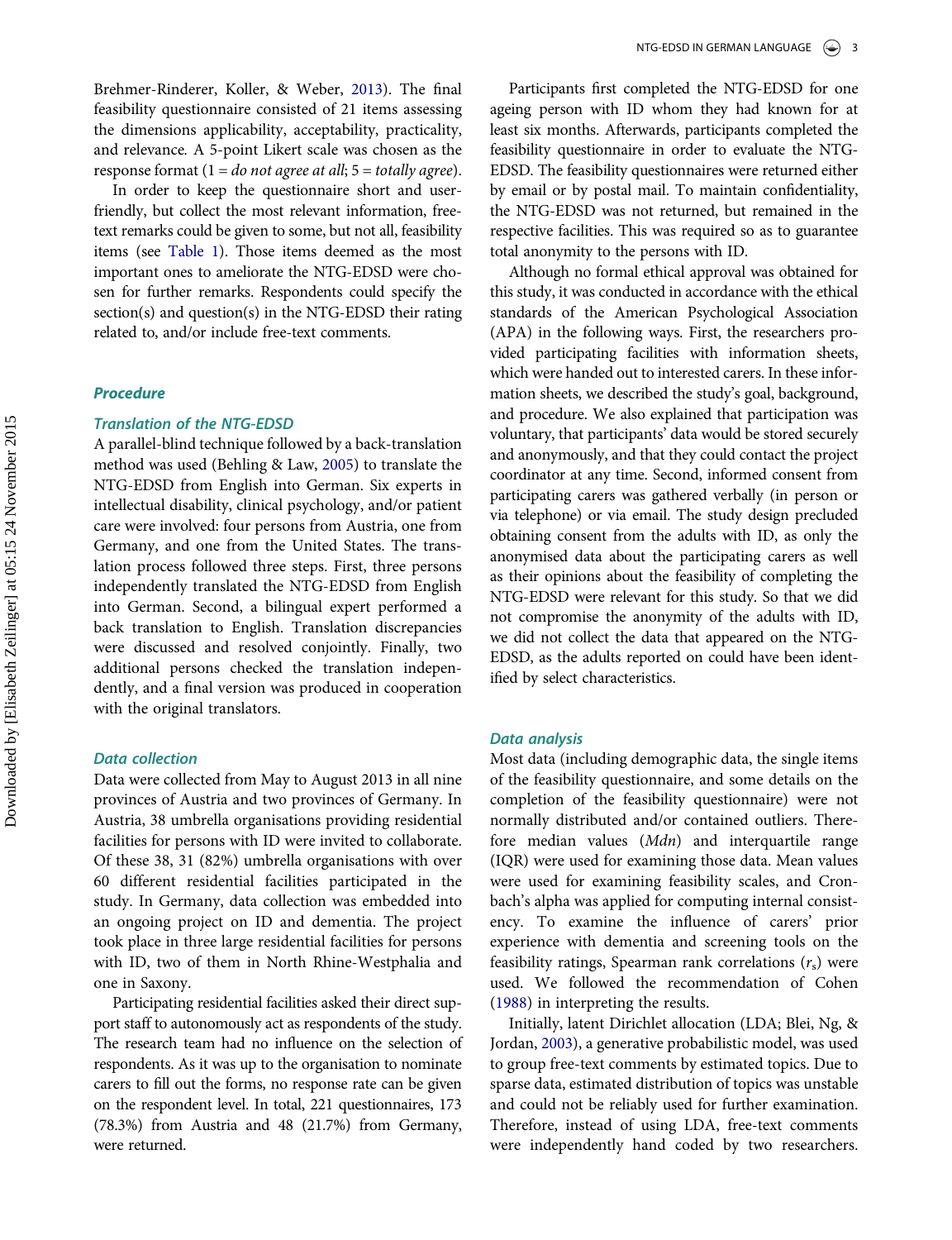#### <span id="page-4-0"></span>Table 1. Ratings of single items of the feasibility questionnaire.

|                                                                                       | Frequencies in %    |      |      |      |               |                |
|---------------------------------------------------------------------------------------|---------------------|------|------|------|---------------|----------------|
|                                                                                       | 1:                  |      |      |      | 5:            |                |
|                                                                                       | Do not agree at all | 2    | 3    | 4    | Totally agree | Mdn            |
| Applicability                                                                         |                     |      |      |      |               |                |
| The questions allow an accurate representation of the person                          | 3.2                 | 19.1 | 40.5 | 26.3 | 10.9          | 3              |
| The response format allows an accurate representation of the person                   | 3.6                 | 25.9 | 41.8 | 20.5 | 8.2           | 3              |
| Carers have sufficient experience with persons with ID to complete questionnaire      | 1.4                 | 3.2  | 9.7  | 45.6 | 40.1          | 4              |
| Carers have sufficient information about the person with ID to complete questionnaire | 1.4                 | 2.8  | 13.4 | 32.6 | 49.8          | 4              |
| Carers have sufficient medical knowledge to complete questionnaire                    | 4.2                 | 10.6 | 27.8 | 29.2 | 28.2          | 4              |
| The effort needed to complete questionnaire is adequate <sup>a</sup>                  | 1.4                 | 8.3  | 16.3 | 36.3 | 37.7          | 4              |
| Acceptability                                                                         |                     |      |      |      |               |                |
| Questions violate privacy <sup>a,b</sup>                                              | 57.2                | 27.0 | 7.9  | 6.0  | 1.9           | 5 <sup>b</sup> |
| Questions are comprehensible <sup>a</sup>                                             | 5.5                 | 3.2  | 10.5 | 31.0 | 49.8          | 4              |
| Instruction is comprehensible                                                         | 2.8                 | 3.7  | 6.6  | 25.7 | 61.2          | 5              |
| Instruction is sufficient                                                             | 2.8                 | 5.6  | 7.0  | 28.8 | 55.8          | 5              |
| Questions are unambiguous <sup>a</sup>                                                | 4.1                 | 7.8  | 10.0 | 32.0 | 46.1          | 4              |
| Layout is suitable                                                                    | 1.9                 | 6.1  | 25.9 | 37.3 | 28.8          | 4              |
| Practicality                                                                          |                     |      |      |      |               |                |
| Complicated <sup>b</sup>                                                              | 48.8                | 24.9 | 13.4 | 10.1 | 2.8           | 4 <sup>b</sup> |
| Amount of time needed for completion is adequate                                      | 2.3                 | 8.7  | 12.9 | 39.4 | 36.7          | 4              |
| Amount of time needed for reading instruction is adequate                             | 2.3                 | 7.0  | 16.2 | 34.0 | 40.5          | 4              |
| Using the questionnaire for periodic reassessments would be realisable                | 2.3                 | 3.7  | 13.0 | 26.8 | 54.2          | 5              |
| Relevance                                                                             |                     |      |      |      |               |                |
| Aspects are missinga,b                                                                | 39.5                | 28.5 | 12.0 | 11.0 | 9.0           | 4 <sup>b</sup> |
| There are unnecessary aspects <sup>a,b</sup>                                          | 65.0                | 22.2 | 8.4  | 1.4  | 3.0           | 5 <sup>b</sup> |
| The purpose of the questionnaire is clear                                             | 1.4                 | 4.6  | 8.3  | 32.1 | 53.6          | 5              |
| The significance of the questions in relation to the purpose is clear                 | 1.8                 | 6.0  | 11.1 | 37.3 | 43.8          | 4              |
| Using the questionnaire for periodic reassessments would be meaningful                | 3.2                 | 6.4  | 15.6 | 24.3 | 50.5          | 5              |

Note. Items were rated on a 5-point Likert scale. Higher values represent better ratings.

<sup>a</sup>Further free-text remarks could be given.

<sup>b</sup>Questions were recoded. The medians given are already recoded.

Discrepancies were discussed until total agreement was reached.

#### Results

#### Details on the completion of the NTG-EDSD

Time needed to complete the NTG-EDSD ranged from 10 to 120 minutes ( $Mdn = 30$ , IQR = 25). As to sources of information other than their own knowledge/experience, 95% of the respondents used written documentation and files about the person with ID, 76.2% asked colleagues, 28.2% questioned the person with ID, and 11.1% used other means of information. In total, 74 respondents (33.5%) were not able to complete every question in the NTG-EDSD. Out of these, 35 respondents skipped fewer than five questions, 18 skipped five or more questions, and 21 did not indicate the amount of questions they omitted. Reasons for omitting questions included the carer did not have enough information about the person with ID ( $n = 38$ ), the questions were unclear  $(n = 15)$ , the question or the response format was not adequate to describe the person  $(n = 13)$ , and some questions about communication could not be answered for persons without expressive language  $(n = 4)$ .

Regarding the ratings on the general usefulness of the NTG-EDSD, 82.9% of the respondents deemed it useful or very useful for its intended purpose, the early detection of the symptoms of dementia. Furthermore, 71.8% deemed it useful or very useful for the early detection of general health problems, and 68.2% deemed it useful or very useful for a structured documentation of the general health of the person. Carers found it very meaningful to use the NTG-EDSD on a routine basis  $(Mdn = 5, IQR = 2)$ , and they found it very possible from an organisational perspective  $(Mdn = 5, IQR = 1)$ . There were only nine respondents who indicated that the completion of the NTG-EDSD was too much effort.

# Feasibility ratings and influence of prior experience

Cronbach's alpha of all feasibility scales were satisfactory and are depicted in [Table 2](#page-5-0) along with the mean values of the scales. All values indicated good to very good ratings. Median values of single feasibility items showed similarly good or very good ratings and are depicted in Table 1.

Prior experience with dementia showed a small relation to the total feasibility scale  $(r_s = .12, p = .08)$ and the subscale applicability ( $r_s = .22$ ,  $p = .001$ ). Prior experience with screening tools showed a small to medium relation to the subscale applicability  $(r_s = .16,$  $p = .022$ ). In all these cases, respondents with more experience gave better ratings. Correlations with all other subscales were < .1, and are therefore negligible.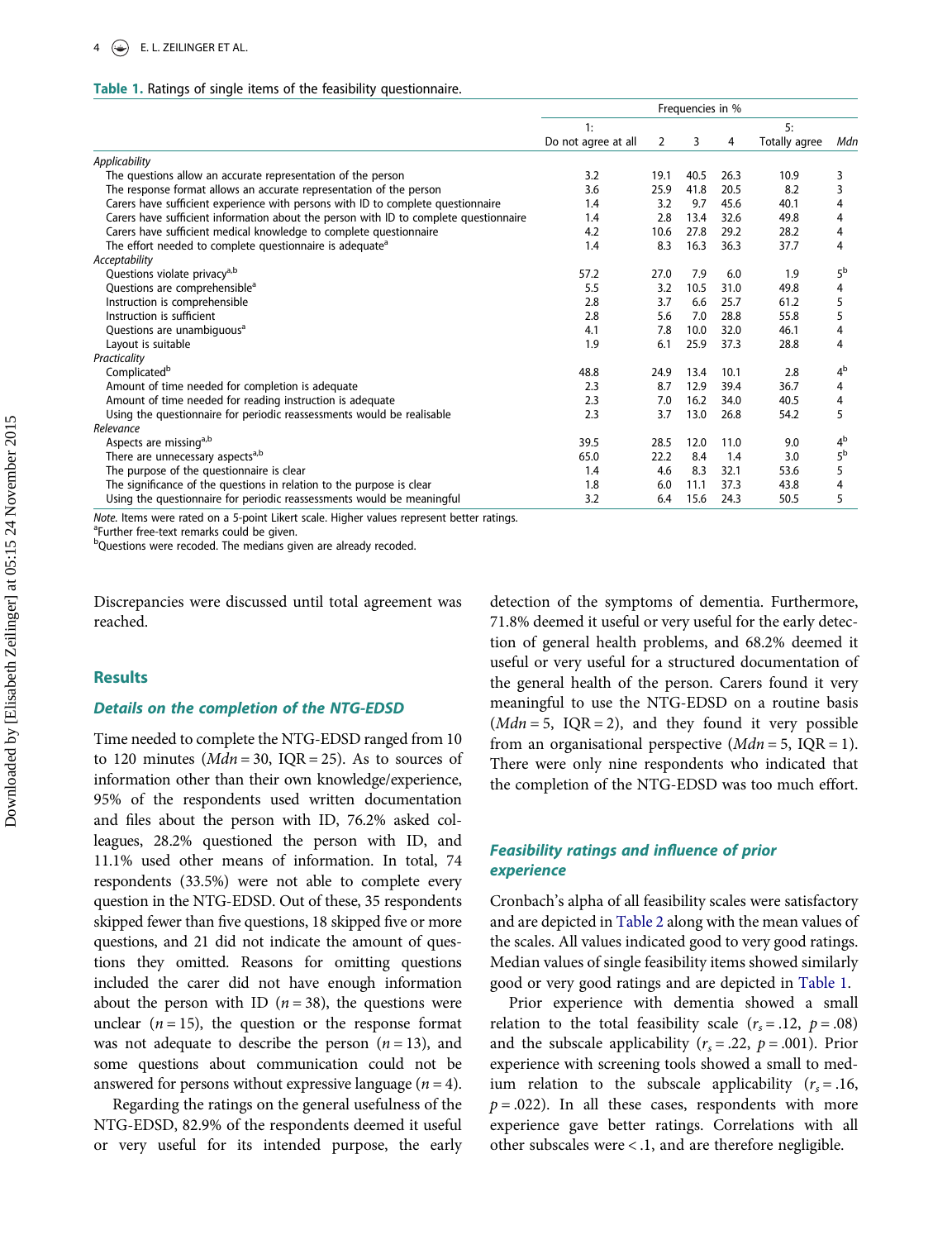<span id="page-5-0"></span>Table 2. Internal consistency of feasibility scales.

|               | Number of items | Cronbach's a | M(SD)       |
|---------------|-----------------|--------------|-------------|
| Total scale   | 21              | .91          | 4.04(0.6)   |
| Applicability | 6               | .79          | 3.72 (0.68) |
| Acceptability | 6               | .73          | 4.17(0.7)   |
| Practicality  |                 | .74          | 4.08(0.81)  |
| Relevance     |                 | 8.           | 4.24(0.75)  |

#### Free-text comments

The respondents indicated that some of the questions in the NTG-EDSD violated privacy, were ambiguous, incomprehensible, or not necessary (see Table 3). The two aspects that were mentioned most frequently as being problematic were "language and communication" in Section 3 of the NTG-EDSD and "chronic health conditions" in Section 4. Respondents indicated that the problem with the first aspect was related to persons with ID who have no expressive language. Problems with the second aspect, the whole of Section 4, were related to a lack of medical knowledge and difficulty in understanding medical terms, as well as to the response format. As to the latter, the large gap between "condition diagnosed in last 5 years" and "lifelong condition" was indicated as problematic (e.g., how to rate a health condition that was diagnosed more than 5 years ago but was not a lifelong condition?). Furthermore, some health conditions included in Section 4 were deemed unnecessary for a dementia screening, and the use of IQ values for classifying the level of ID was criticised (as they were not relevant in the Austria/German services context).

There were 44 persons using free-text comments to suggest one or two missing aspects of the NTG-EDSD.

Table 3. Critical aspects mentioned by carers in free-text comments.

Those mentioned more than once included more categories in the response format ( $n = 18$ ), adequate questions for persons with severe ID and/or without expressive language  $(n = 6)$ , in-depth description of the person with ID including family history related to dementia  $(n = 6)$ , more behaviour-related aspects  $(n = 4)$ , improvements of the person with ID  $(n = 3)$ , current mental health status  $(n = 2)$ , and more activities of daily living  $(n = 2)$ .

# **Discussion**

This first feasibility study of the recently developed NTG-EDSD showed promising results with respect to use in German-speaking areas. All four feasibility dimensions were rated above the scale's average by paid carers. Over 80% of respondents found the NTG-EDSD "useful" or "very useful" for applications in the early detection of dementia, which highlights a high acceptability of this instrument by the main target group. Carers found it both meaningful and possible from an organisational perspective to use the NTG-EDSD on a regular basis in their respective organisations. On average, both questions were rated with the best category possible. This finding shows the adequacy of the NTG-EDSD when used in the context of organisations providing living facilities for persons with ID, an environment where time is often limited and carers tend to have a heavy workload.

Most carers used written documentation to complete the NTG-EDSD, and over two thirds used the knowledge and experience of colleagues. Therefore, when

| Section in<br>NTG- |                 |                                              | Violation of |                  |           | Not       |
|--------------------|-----------------|----------------------------------------------|--------------|------------------|-----------|-----------|
| <b>EDSD</b>        | No. of question | <b>Ouestion</b>                              | privacy      | Incomprehensible | Ambiguous | necessary |
|                    |                 | The whole NTG-EDSD                           |              |                  |           |           |
|                    | $1 - 7$         | Personal and demographic information         |              |                  |           |           |
|                    | 8               | Level of ID                                  |              |                  |           |           |
|                    | 11              | Change in physical health                    |              |                  |           |           |
|                    | 15              | <b>Seizures</b>                              |              |                  |           |           |
|                    | 16              | Diagnostic history                           |              |                  |           |           |
|                    | 17              | Reported date of onset of MCI/dementia       |              |                  |           |           |
|                    | 19              | Activities of daily living                   |              |                  |           |           |
|                    | 20              | Language and communication                   |              |                  |           |           |
|                    | 21              | Sleep-wake change patterns                   |              |                  |           |           |
|                    | 22              | Ambulation                                   |              |                  |           |           |
|                    | 23              | Memory                                       |              |                  |           |           |
|                    | 24              | Behaviour and affect                         |              |                  |           |           |
|                    | 25              | Adults' self-reported problems               |              |                  |           |           |
|                    | 26              | Changes observed by others                   |              |                  |           |           |
|                    | 27              | Chronic health conditions                    |              |                  |           |           |
|                    | 28              | Medication                                   |              |                  |           |           |
|                    | 29              | Comments related to other notable changes or |              |                  |           |           |
|                    | 30              | concerns<br>Next steps/recommendations       |              |                  |           |           |

Note. Cell entries represent frequency of mentioning. ID = intellectual disability; MCI = mild cognitive impairment.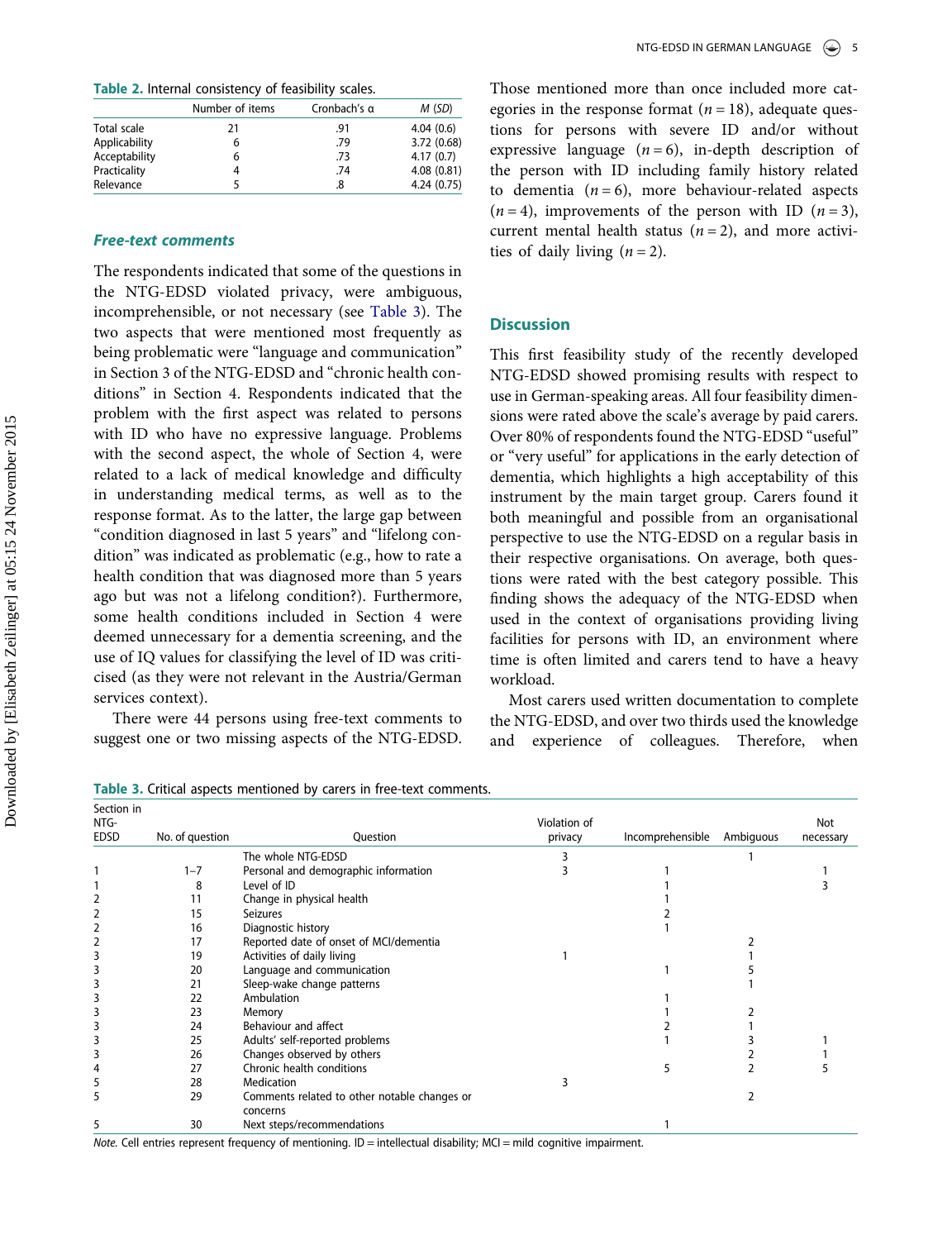completing the NTG-EDSD, we recommend the use of available documentation on the person with ID, and working on the form in a team of carers (preferably involving carers with longer-term knowledge of the individual being screened). A consensus approach with multiple informants identifying issues and target behaviours can be most valuable, especially if the individual is enrolled or functions in several services over the day (e.g., work, residence, travelling).

Besides this overall very promising evaluation, there were some critical comments mentioned by the carers. These comments are especially useful for proposing changes to the NTG-EDSD or adapting its instructions and item definitions for country-specific applications.

#### Suggested adaptations to the NTG-EDSD

We recognise that the instrument may have varied applications, depending upon national or agency-specific data requirements and needs of diagnosticians who will use the screening data to pursue further queries. After carefully considering the comments of the carers, we propose six potential areas for adaptations (via omission or addition) to the NTG-EDSD:

- (1) Omitting the use of IQ levels for indicating the level of ID when national conditions do not require these data.
- (2) Including "current mental health status"in Section 2.
- (3) Including an item on family history related to dementia.
- (4) Including questions for persons with severe ID and/ or without expressive language.
- (5) Providing a glossary of medical and other terms.
- (6) Adding a category or altering the designation in the responses in Section 4 between "diagnosed in last 5 years" and "lifelong condition" (possibly "diagnosed from 5 years to childhood").

#### Limitations

Several factors may be considered as limiting the applicability of our findings. One was that the feasibility study was conducted using the German-language version of the NTG-EDSD and as such contained some items developed for specific use in the United States; only later were these items recognised as having limited face validity with respect to the Austrian/German context. Some items could even appear intrusive in select European contexts, and this may have contributed to carers indicating that some of the items violated privacy. Yet the American NTG, which issued the NTG-EDSD,

permits country-specific alterations to suit program and service options listings and masking of items that may be in conflict with prevailing norms or practices.

Another limitation is that we did not collect the data on the NTG-EDSD forms. Analysing these data (e.g., in relation to missing items) would have allowed more detailed insights into the feasibility of the form. We were unable to collect these data due to limitations in time, personnel, and funds, but studying the actual NTG-EDSD forms should be a worthwhile goal for future studies.

Another factor was that the data collection processes differed between Austria and Germany. In Germany, the queries to carers were embedded into another study on dementia, with carers having been used to working with a dementia-specific questionnaire, whereas in Austria, it was a stand-alone study. Also, direct support staff are commonly not experts in dementia assessment, and found some of the items challenging. Consequently, some recommendations or critique have to be regarded with caution. Furthermore, respondents were participating in this study voluntarily; therefore, the gathered data could lack representativeness.

Lastly, when the study was conducted, the NTG had not yet issued its manual for the instrument. Consequently, the carers did not have the benefit of detailed instructions or definitions when using the NTG-EDSD.

#### Implications of the study: Practice and research

When the NTG-EDSD was translated initially into German, the instrument was shown to have high utility and helped focus much diverse data related to ageassociated decline and health issues into a single palate. This permitted staff to better link the diverse presentation of behavioural and functional phenomena related to a possible dementia and to warrant a more formal assessment for dementia. The critical aspect gleaned from this study was the value of a more detailed user manual that would provide definitions of behaviours and conditions, which may be otherwise unfamiliar to carers. A country- or regional-specific manual would provide the basis for describing and identifying selected items for particular scrutiny and also enable the carers to be more attentive to changes and ancillary functions that should be noted and reported.

#### Conclusion

The highly positive feasibility evaluation of the NTG-EDSD supports the usability and adequacy of this instrument for the early detection of dementia in persons with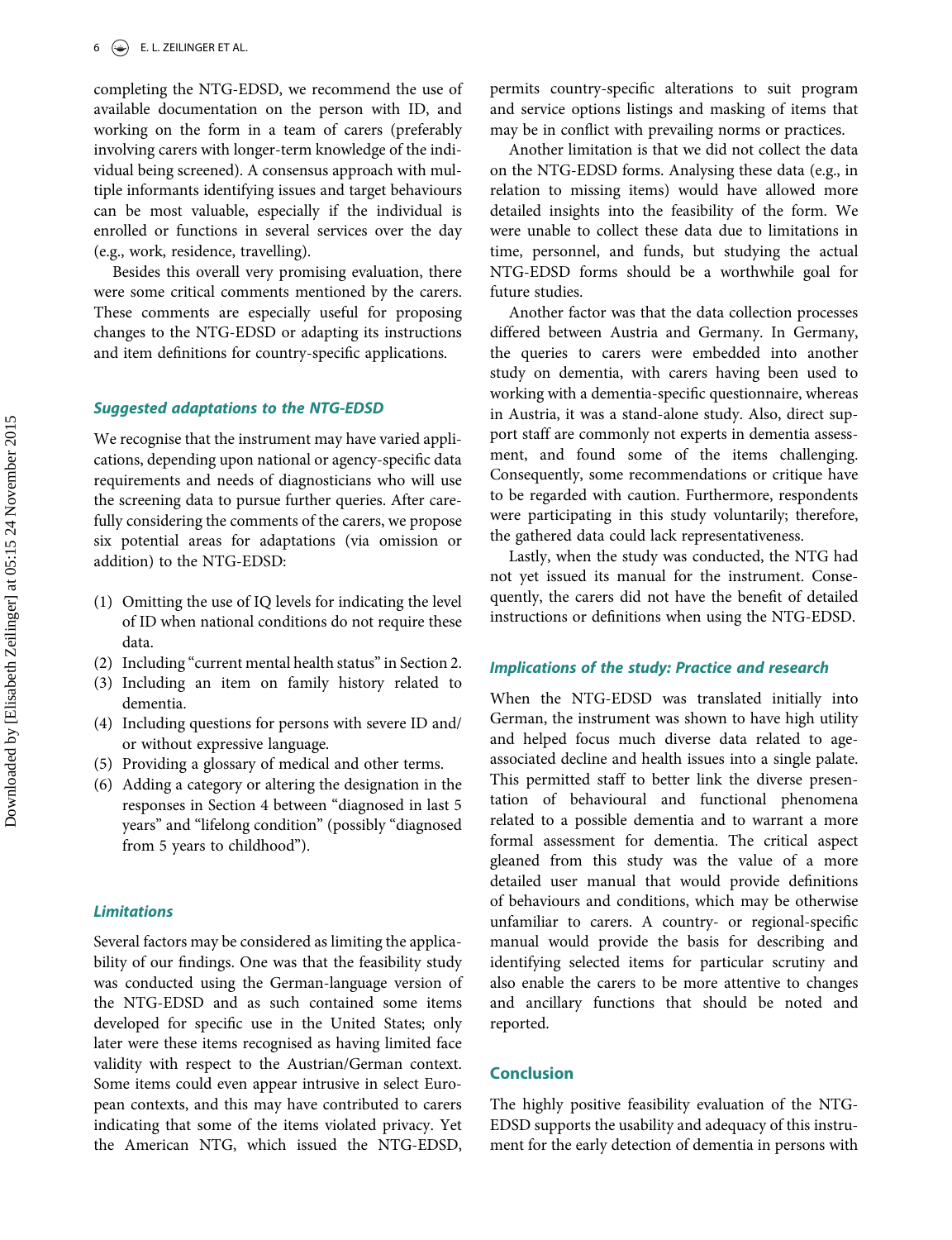#### <span id="page-7-0"></span>Acknowledgements

We thank Sabine Maxian and Valentina Nartschenko, who helped realise this project.

# Author note

An earlier iteration of this paper was posted on the website (http://www.aadmd.org/ntg) of the National Task Group on Intellectual Disabilities and Dementia Practices ("the NTG") for informational purposes in order to gain comment on and shape further work using the NTG-EDSD by NTG members and users of the NTG-EDSD. No other peer-reviewed version of this paper, in any iteration, appears in any other publication.

#### Funding

Partial support for the preparation of this article was provided by a grant from the U.S. Department of Education, NIDRR grant number H133B130007. The contents of this article do not necessarily represent the policy of the U.S. Department of Education, and should not be assumed as being endorsed by the U.S. Federal Government.

#### **Notes**

- 1. The German-language version is essentially identical to the original English-language version. The only difference is in items that vary due to country-specific social care condition categories. The core behavioural and functional items, as well as the DSQIID, remain identical.
- 2. Paid carers in this context are staff employed by services agencies to provide care and support to agency clientele with an ID.
- 3. The NTG-EDSD was originally developed for applications in the United States in response to aims found in two documents, "'My Thinker's Not Working': A National Strategy for Enabling Adult with Intellectual Disabilities Affected by Dementia to Remain in Their Community and Receive Quality Supports" (NTG, [2012](#page-8-0); Goal #4: "Encourage provider agencies in the United States to implement screenings of their older-age clientele with an intellectual disability who are at-risk of or affected by dementia") and the "National Plan to Address Alzheimer's Disease" (U.S. Department of Health and Human Services, [2012;](#page-8-0) Strategy 1.B: Ensure timely and accurate diagnosis, and Action 2. B.2: Identify and disseminate appropriate assessment tools). When issued, its purpose was for it to be used as an administrative screen of adults at risk for dementia and any data collected to be used as part of subsequent

assessment or diagnostic event. It was also to be used as the "cognitive assessment" event for adults with ID as part of the mandated annual wellness visit under the Affordable Care Act in the United States. Its use in other countries was dependent on national or local needs and applications, and it was recognised that some items tangential to screening could be omitted or adapted.

#### References

- Andrews, G., Peters, L., & Teesson, M. [\(1994](#page-2-0)). Measurement of consumer outcome in mental health: A report to the national mental health information strategy committee. Sydney, Australia: Clinical Research Unit for Anxiety Disorders.
- Aylward, E. H., Burt, D. B., Thorpe, L. U., Lai, F., & Dalton, A. ([1997](#page-2-0)). Diagnosis of dementia in individuals with intellectual disability. Journal of Intellectual Disability Research, 41, 152–164. [doi:10.1111/j.1365-2788.1997.tb00692.x](http://dx.doi.org/10.1111/j.1365-2788.1997.tb00692.x)
- Ball, S. L., Holland, A. J., Hon, J., Huppert, F. A., Treppner, P., & Watson, P. C. [\(2006](#page-1-0)). Personality and behaviour changes mark the early stages of Alzheimer's disease in adults with Down's syndrome: Findings from a prospective population-based study. International Journal of Geriatric Psychiatry, 21, 661–673. [doi:10.1002/gps.1545](http://dx.doi.org/10.1002/gps.1545)
- Behling, O., & Law, K. S. ([2005](#page-3-0)). Translating questionnaires and other research instruments: Problems and solutions (3rd ed.). Thousand Oaks, CA: Sage.
- Bittles, A. H., Petterson, B. A., Sullivan, S. G., Hussain, R., Glasson, E. J., & Montgomery, P. D. [\(2002](#page-1-0)). The influence of intellectual disability on life expectancy. The Journals of Gerontology. Series A, Biological Sciences and Medical Sciences, 57, M470–M472. [doi:10.1093/gerona/57.7.M470](http://dx.doi.org/10.1093/gerona/57.7.M470)
- Blei, D. M., Ng, A. Y., & Jordan, M. I. ([2003](#page-3-0)). Latent dirichlet allocation. Journal of Machine Learning Research, 3, 993–1022.
- Carter, G., & Jancar, J. ([1983](#page-1-0)). Mortality in the mentally handicapped: A 50 year survey at the Stoke Park group of hospitals (1930–1980). Journal of Mental Deficiency Research, 27, 143–156. [doi:10.1111/j.1365-2788.1983.tb00287.x](http://dx.doi.org/10.1111/j.1365-2788.1983.tb00287.x)
- Cohen, J. ([1988](#page-3-0)). Statistical power analysis for the behavioral sciences (2nd ed.). Hillsdale, NJ: Erlbaum.
- Deb, S., & Braganza, J. [\(1999\)](#page-1-0). Comparison of rating scales for the diagnosis of dementia in adults with Down's syndrome. Journal of Intellectual Disability Research, 43, 400–407. [doi:10.1046/j.1365-2788.1999.043005400.x](http://dx.doi.org/10.1046/j.1365-2788.1999.043005400.x)
- Deb, S., Hare, M., Prior, L., & Bhaumik, S. ([2007\)](#page-2-0). Dementia Screening Questionnaire for Individuals with Intellectual Disabilities. The British Journal of Psychiatry, 190, 440– 444. [doi:10.1192/bjp.bp.106.024984](http://dx.doi.org/10.1192/bjp.bp.106.024984)
- Deb, S., & McHugh, R. [\(2010\)](#page-2-0). Dementia among persons with Down syndrome. In R. C. Urbano (Ed.), International review of research in mental retardation (Vol. 39, pp. 221– 255). San Diego, CA: Elsevier.
- Esralew, L., Janicki, M. P., DiSipio, M., Jokinen, J., Keller, S. M., & Members of the National Task Group Section on Early Detection and Screening. [\(2013](#page-1-0)). National task group early detection screen for dementia (NTG-EDSD) manual. NADD Bulletin, 16(3), 47–54.
- Ferri, C. P., Prince, M., Brayne, C., Brodaty, H., Fratiglioni, L., Ganguli, M., … Scazufca, M. [\(2005\)](#page-1-0). Global prevalence of